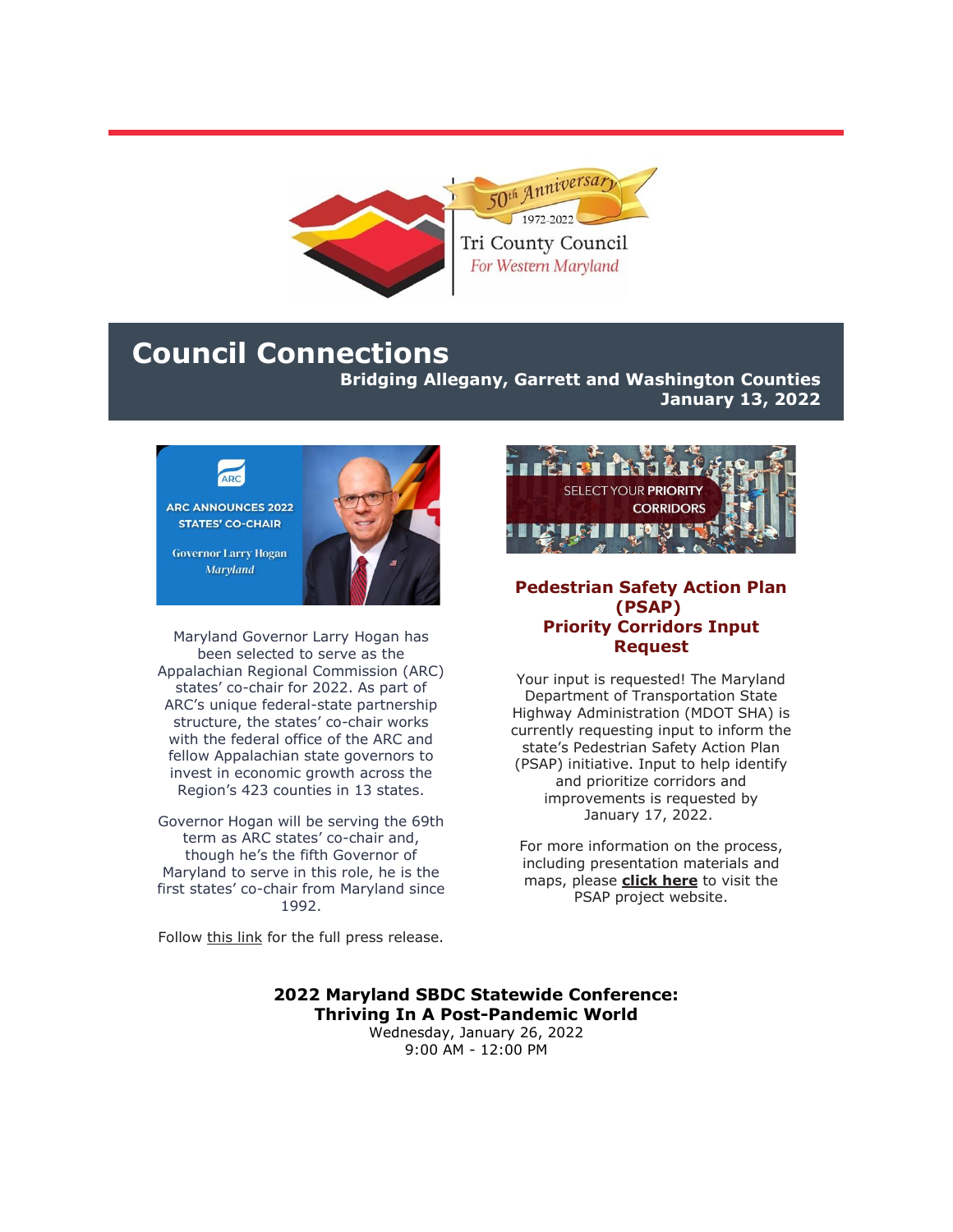

Join us on Wednesday, January 26, 2022 for the Network Statewide Virtual Conference to hear best practices and tangible strategies from consultants, business owners, and small business experts that will give you the tools and resources to thrive during this difficult time.

Maryland Small Business Development Center (SBDC) provides no-cost consulting and specialty training to current and aspiring business owners. Learn more about our services by visiting www.marylandsbdc.org

\*No cost to attend thanks to generous sponsorship from Fulton Bank. Don't miss this opportunity, register today! https://bit.ly/SBDCCONF22





**Fulton Bank** 

For questions, contact Jennifer Funn at jsmithfu@umd.edu



The Maryland SBDC Program to ne maryand asuu Program e<br>ded in part through a Coopera<br>Agreement with the U.S. Small<br>Business Administration.

#### **Transportation Association of Maryland Virtual Legislative Review**

Wednesday, January 26, 2022 6:00 - 7:30 PM Register for FREE by following [this link.](https://r20.rs6.net/tn.jsp?f=001gUCysx51XIkYp7tU8qTuQ1f4M3b91obvHba0yV5nX-nHuaFNK0sCRbUcpIC_pRws6ZFwwm5O28Ie8Yq8YOd8bOpQcmyG1cnOW-RRwN0vVolgHu1dIWF9BPLyRAouCt9NAOQkZ_ryqJBMszElQ_VdFtfmkbBlnTeDLdz6ItJeq0E=&c=IOxf223ju-RjCNxBler5KDEP9dNgKCM8SS1SCa6xAr2Tf0EGonv3Ig==&ch=aBZXQKHUSiXaYF9jCj1jBaBYnY0bUxfgHgd7grvYZk6Ece1NCu2kkA==) View the 2022 Legislative Agenda [here.](https://r20.rs6.net/tn.jsp?f=001gUCysx51XIkYp7tU8qTuQ1f4M3b91obvHba0yV5nX-nHuaFNK0sCRbUcpIC_pRwsJsqn5Z2MCO7RWX_AsnXGLdL0Yf1uND4QgFlFzLryHOAanckvr4GFHP08ZUJ4Z-CC7cscmgRZAJlcp3V5HTpD5IN-eTYT5fyxn6S0li7bZSr8XSd8BSZUaMkXrwiyy0_nUB1fpMVM6rLMG-P_1DoCOQ==&c=IOxf223ju-RjCNxBler5KDEP9dNgKCM8SS1SCa6xAr2Tf0EGonv3Ig==&ch=aBZXQKHUSiXaYF9jCj1jBaBYnY0bUxfgHgd7grvYZk6Ece1NCu2kkA==)